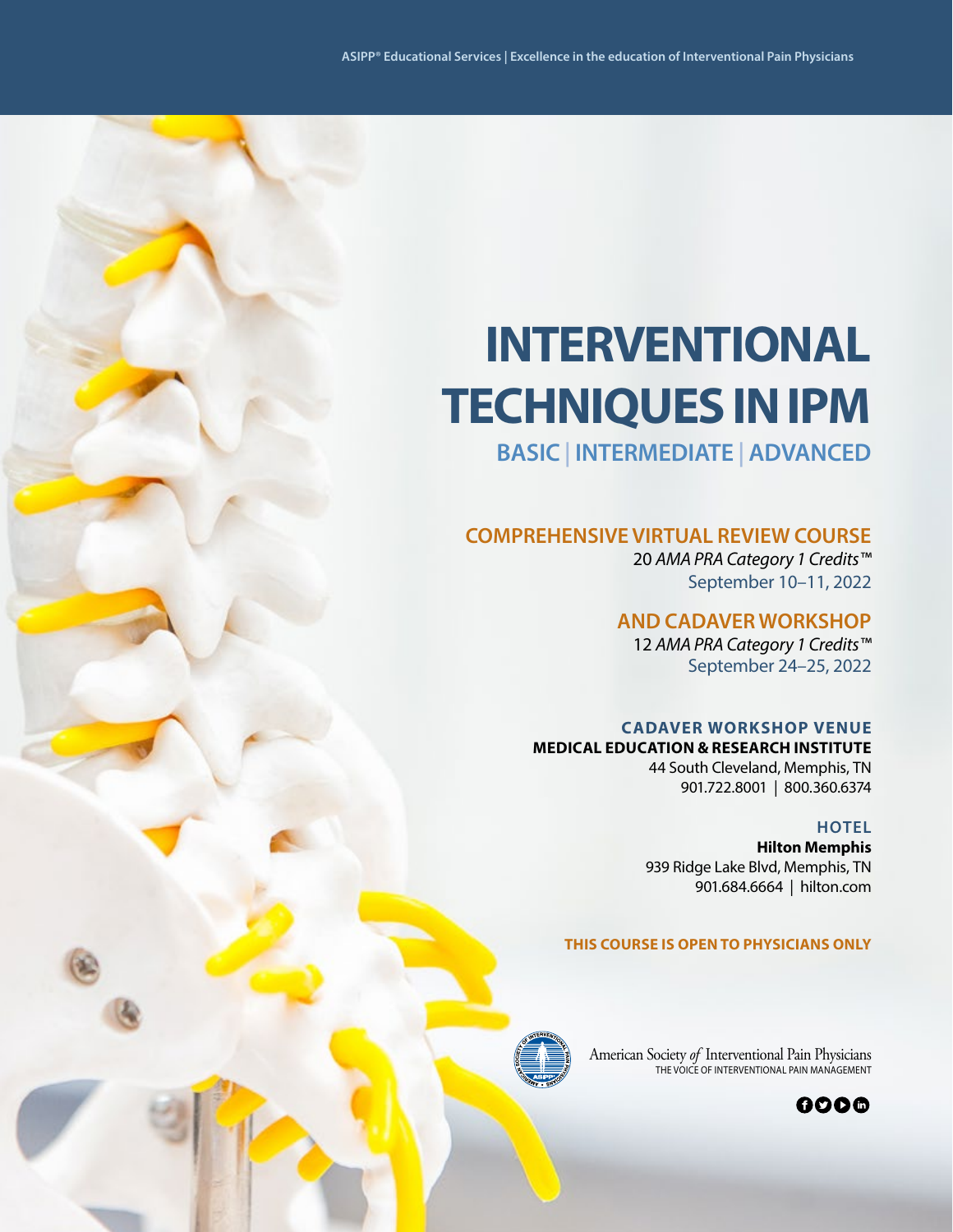## **YOU'RE INVITED**

On behalf of the Board of the American Society of Interventional Pain Physicians (ASIPP®), it is our privilege and pleasure to invite you to attend this Comprehensive Review Course and Hands-On Cadaver Workshop in Interventional Techniques. The 2 day virtual course is September 10–11 and the 1.5 day Cadaver Workshop is September 24–25 at the Medical Education Research Institute facility. This course meets the needs of interventionalists based on input and needs assessment.

### **EDUCATIONAL OBJECTIVES/TARGET AUDIENCE**

This comprehensive review course and cadaver workshop for interventional techniques are targeted to interventional pain physicians seeking CME credit hours and an introduction or review of proven interventional techniques, as well as skills improvement.

### **EDUCATIONAL OBJECTIVES**

- Provide high-quality, competent, safe, accessible, and cost-efficient services to your patients
- Improve existing skills and/or develop new skills in the delivery of interventional techniques • Incorporate interventional techniques in treating your patients so that patients have better
- outcomes and reduced side effects

### **AMERICANS WITH DISABILITIES ACT AND SPECIAL SERVICES**

Organizers fully comply with the legal requirements of the Americans with Disabilities Act and the rules and regulations thereof. If any participant in this educational activity is in need of accommodations, please contact the organizers at 270.554.9412 at least 10 days prior to the conference.

### **ACCREDITATION STATEMENT**

This activity has been planned and implemented in accordance with the accreditation requirements and policies of the Accreditation Council for Continuing Medical Education (ACCME) through the joint providership of The Institute for Medical Studies and the American Society of Interventional Pain Physicians (ASIPP®). The Institute for Medical Studies is accredited by the ACCME to provide continuing medical education for physicians.

### **CATEGORY I CREDIT**

The Institute for Medical Studies designates the Interventional Techniques Comprehensive Review Course live activity for a maximum of 20 *AMA PRA Category 1 Credits™* and the Interventional Techniques Comprehensive Cadaver Workshop live activity for a maximum of 12 *AMA PRA Category 1 Credits™*. Physicians should only claim credit commensurate with the extent of their participation in the activity.

*ASIPP® is now an ABA Registered CME Provider.*

**Duplication or distribution of materials or recording of lectures without express written permission from ASIPP® is prohibited. There is NO commercial support for this course.**



## **ACCOMMODATIONS**

HILTON MEMPHIS **939 Ridge Lake Boulevard**

**Memphis, TN 38120 On** TEL: 901.684.6664 FAX: **901.762.7496** 

Enjoy rooms with luxurious bedding, 49-inch flat-screen TVs, WiFi and large work desks. A true gem among hotels in Memphis, TN, the Hilton Memphis hotel is in the heart of the East Memphis business district, a short distance from top attractions. This hotel is located just a few miles from the upscale shops, cinemas and restaurants on Poplar Avenue. Downtown Memphis is just a 20-minute drive and the airport is just 15 minutes away.

**In order to make your hotel reservation is with the ASIPP room block rate let the hotel know you are with the ASIPP Meeting.**

## **COURSE DIRECTORS**



**Laxmaiah Manchikanti, MD** Chairman of the Board and Chief Executive Officer, ASIPP®



**Mahendra Sanapati, MD**





**Sheri Albers, DO** President, ASI

**Sal Abdi, MD**





**Amol Soin, MD** Immediate Past-President, ASIPP®

## **INVITED FACULTY**

**Sheri Albers, DO**  Sacramento, CA

**Douglas Beall, MD** Edmond, OK

**Sukdeb Datta, MD** New York, NY

**Miles Day, MD** Lubbock, TX

**Allen Dennis, MD** Georgetown, TX

**Hans Hansen, MD**  Conover, NC

**David Schultz, MD** Minneapolis, MN

**Peter Staats, MD** Shrewsbury, NJ

**Amol Soin, MD**  Dayton, OH

**Scott Stayner, MD**  Minneapolis, MN

**Art Watanabe, MD**  Bellingham, WA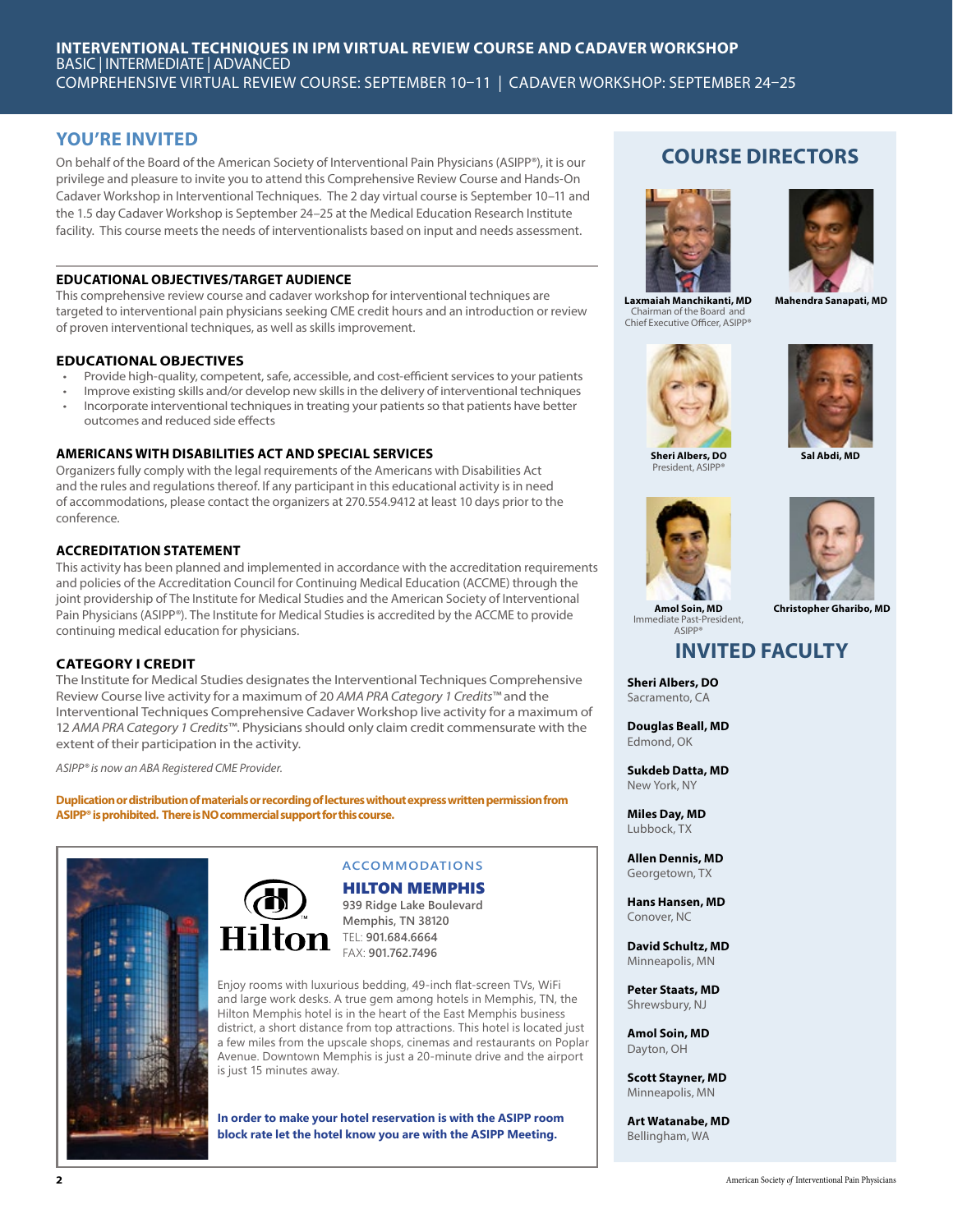## SATURDAY, SEPTEMBER 10, 2022

## COMPREHENSIVE REVIEW COURSE FOR INTERVENTIONAL TECHNIQUES \*ALL TIMES LISTED ARE IN CST\*

| 7:55 am - 12:15 pm    | <b>Session Chair - Sheri Albers, DO</b>                                                                                                                                       |
|-----------------------|-------------------------------------------------------------------------------------------------------------------------------------------------------------------------------|
| $7:55$ am $-8:00$ am  | Introduction to Technical Aspects of the Webinar                                                                                                                              |
| 8:00 am - 8:30 am     | Introduction to ASIPP & Webinar - Sheri Albers, DO                                                                                                                            |
| 8:30 am - 9:15 am     | ABIPP: Board & Competency Certifications - Laxmaiah Manchikanti, MD                                                                                                           |
| $9:15$ am $-10:00$ am | Clinical Safety Applications of Fluoroscopy in Interventional Pain Management - Art Watanabe, MD                                                                              |
| 10:00 am - 10:15 am   | <b>BREAK</b>                                                                                                                                                                  |
| 10:15 am - 11:30 am   | Imaging for Interventionalists - Sheri Albers, DO                                                                                                                             |
| 11:30 am - 12:15 pm   | Interventional Techniques & Antithrombotic Therapy - Laxmaiah Manchikanti, MD                                                                                                 |
| 12:15 pm - 12:45 pm   | <b>LUNCH</b>                                                                                                                                                                  |
| 12:45 pm - 3:00 pm    | <b>Session Chair - Hans Hansen, MD</b>                                                                                                                                        |
| 12:45 pm - 1:30 pm    | An Algorithmic Approach to Documentation of Epidural & Facet Joint Interventions - Laxmaiah Manchikanti, MD                                                                   |
| 1:30 $pm - 2:15$ pm   | Sacroiliac Joint Interventions: Sacroiliac Joint Injections, Nerve Blocks, & Radiofrequency Neurotomy:<br>Anatomy, Technique, & Complications - Hans Hansen, MD               |
| 2:15 pm - 3:00 pm     | <b>Lumbar Facet Joint Interventions</b><br>Intraarticular, Medial Branch Blocks, & Radiofrequency Thermoneurolysis:<br>Anatomy, Technique, & Complications - Sukdeb Datta, MD |
| $3:00$ pm $-3:15$ pm  | <b>BREAK</b>                                                                                                                                                                  |
| 3:15 pm - 5:45 pm     | <b>Session Chair - Christopher Gharibo, MD</b>                                                                                                                                |
| $3:15$ pm $-4:15$ pm  | Lumbar Epidural Injections: Caudal, Interlaminar, Transforaminal, & Adhesiolysis:<br>Anatomy, Technical Aspects, & Complications - Laxmaiah Manchikanti, MD                   |
| 4:15 pm $-5:00$ pm    | Cervical Facet Joint Interventions: Intraarticular, Medial Branch Blocks, &<br>Radiofrequency Thermoneurolysis: Anatomy, Technique, & Complications - Christopher Gharibo, MD |
| $5:00$ pm $-5:45$ pm  | Thoracic Facet Joint Interventions: Intraarticular, Medial Branch Blocks, &<br>Radiofrequency Thermoneurolysis: Anatomy, Technique, & Complications - Joe Cabaret, MD         |
| 5:45 pm - 7:00 pm     | <b>Panel Discussion   Questions &amp; Answers</b><br>Moderators: Laxmaiah Manchikanti, MD & Christopher Gharibo, MD<br><b>Panel: All Faculty</b>                              |

## SUNDAY, SEPTEMBER 11, 2022

## COMPREHENSIVE REVIEW COURSE FOR INTERVENTIONAL TECHNIQUES \*ALL TIMES LISTED ARE IN CST\*

8:00 am–10:00 am Session Chair - Miles Day, MD

8:00 am–8:05 am Introduction to Technical Aspects of the Webinar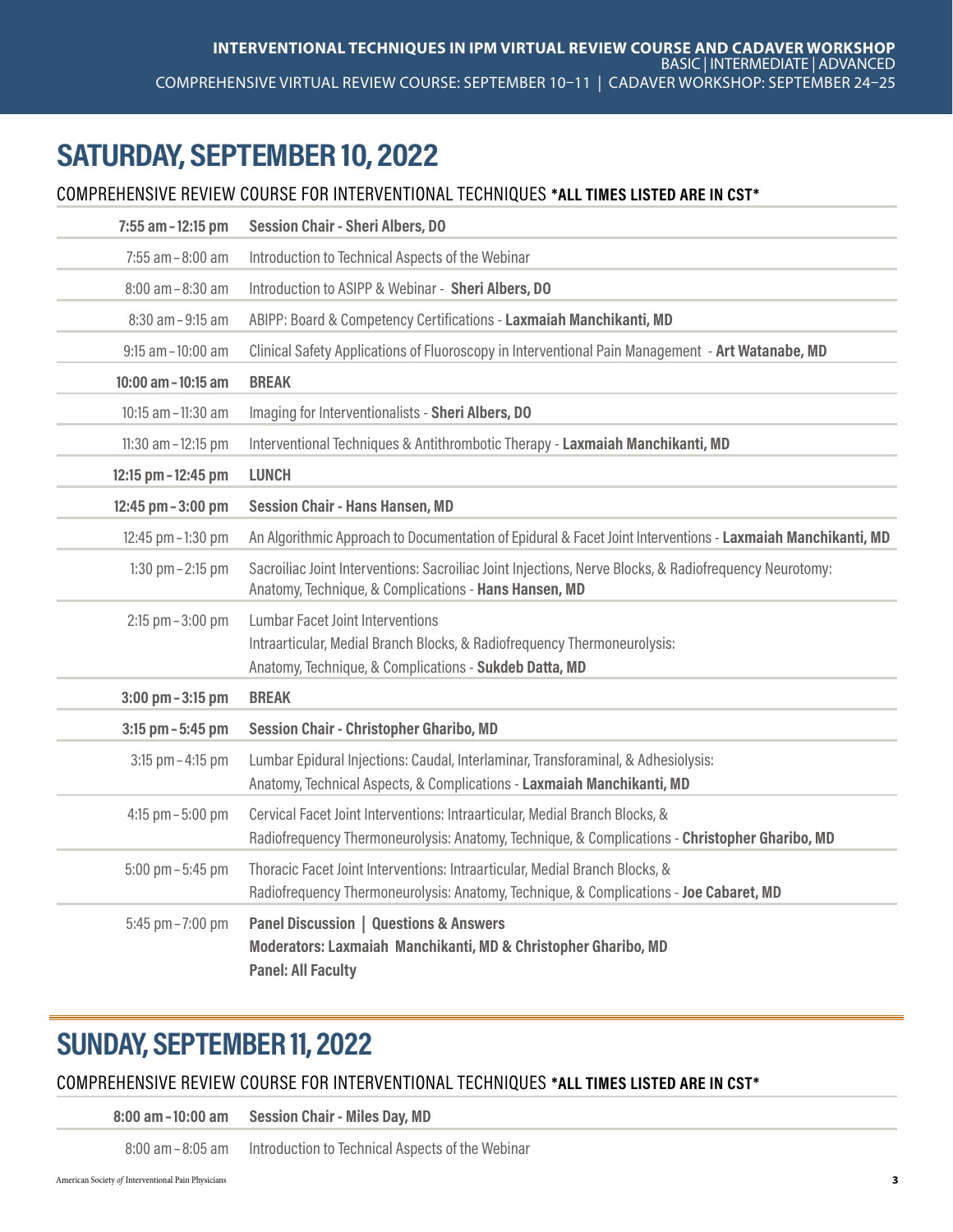### **INTERVENTIONAL TECHNIQUES IN IPM VIRTUAL REVIEW COURSE AND CADAVER WORKSHOP** BASIC | INTERMEDIATE | ADVANCED COMPREHENSIVE VIRTUAL REVIEW COURSE: SEPTEMBER 10–11 | CADAVER WORKSHOP: SEPTEMBER 24–25

| 8:05 am - 8:45 am    | Trigeminal & Stellate Ganglion Blocks: Anatomy, Technique, & Complications - Miles Day, MD                                  |
|----------------------|-----------------------------------------------------------------------------------------------------------------------------|
| 8:45 am - 9:20 am    | Cervical & Thoracic Epidural Injections: Anatomy, Technique, & Complications - Amol Soin, MD                                |
| 9:20 am-10:00 am     | Celiac Plexus, Lumbar Sympathetic, & Hypogastric Plexus Blocks: Anatomy, Technique, & Complications<br>- Miles Day, MD      |
| 10:00 am - 10:15 am  | <b>BREAK</b>                                                                                                                |
| 10:15 am - 12:00 pm  | <b>Session Chair - Peter Staats, MD</b>                                                                                     |
| 10:15 am - 11:00 am  | MILD Procedure: Anatomy, Technique, & Complications - Peter Staats, MD                                                      |
| 11:00 am - 12:00 pm  | Vertebral Augmentation - Vertebroplasty & Kyphoplasty: Anatomy, Technique, & Complications<br>- Douglas Beall, MD           |
| 12:00 pm - 12:30 pm  | <b>LUNCH</b>                                                                                                                |
| 12:30 pm - 2:45 pm   | <b>Session Chair - Douglas Beall, MD</b>                                                                                    |
| 12:30 pm - 1:15 pm   | Spinal Cord Stimulator Trial & Implantation: Anatomy, Technique, & Complications - David Schultz, MD                        |
| 1:15 $pm - 2:00$ pm  | Knee & Hip Nerve Blocks & Radiofrequency Neurotomy: Anatomy, Technique, & Complications<br>- Douglas Beall, MD              |
| 2:00 pm - 2:45 pm    | Peripheral Nerve Stimulation: Trial & Implant: Indications, Anatomy, & Technical Considerations - Allen Dennis, MD          |
| 2:45 pm - 3:00 pm    | <b>BREAK</b>                                                                                                                |
| 3:00 pm - 6:00 pm    | <b>Session Chair - Allen Dennis, MD</b>                                                                                     |
| $3:00$ pm $-4:00$ pm | Intrathecal Infusion Systems: Trial & Implantation: Indications, Anatomy, & Technical Considerations<br>- David Schultz, MD |
| 4:00 pm - 4:45 pm    | Discography: Indications, Anatomy, & Technical Considerations - Allen Dennis, MD                                            |
| 4:45 pm - 5:25 pm    | Minimally Invasive Posterior Fusion for Degenerative Spine - Allen Dennis, MD                                               |
| $5:25$ pm $-6:10$ pm | Interlaminar Prosthesis - Douglas Beal, MD                                                                                  |
| $6:15$ pm $-7:00$ pm | <b>Panel Discussion   Questions &amp; Answers</b><br>Moderators: Laxmaiah Manchikanti, MD & Sheri Albers, DO                |

Panel: All Faculty

| <b>COURSE LEVELS FOR INTERVENTIONAL TECHNIQUES</b> |                                                        |                                                                                                                                                          |  |  |
|----------------------------------------------------|--------------------------------------------------------|----------------------------------------------------------------------------------------------------------------------------------------------------------|--|--|
|                                                    | <b>INTERMEDIATE</b><br><b>ADVANCED</b><br><b>BASIC</b> |                                                                                                                                                          |  |  |
| ь.                                                 | <b>Fluoroscopy and Needle Placement</b>                | Spinal cord stimulation:<br>Lumbar discography<br>۱.<br>ъ.                                                                                               |  |  |
| 2.                                                 | Caudal and lumbar interlaminar<br>epidural injections  | Thoracic lead placement<br>Lumbar sympathetic and hypogastric<br>plexus blocks<br>Spinal cord stimulation:<br>2.                                         |  |  |
| 3.                                                 | Lumbar Interlaminar Epidural Injections                | Cervical and thoracic epidural Interventions<br>3.<br>Cervical lead placement<br>Cervical plexus or splanchnic nerve blocks<br>4.                        |  |  |
| 4.                                                 | Lumbar transforaminal Epidural Injections              | Pulse-generated placement<br>3.<br>Lumbar facet interventions: intraarticular<br>5.<br>Posterior spinal fusion<br>injections, nerve blocks, and RF<br>4. |  |  |
| 5.                                                 | Sacroiliac joint Intraarticular injections             | Cervical facet joint interventions: intraarticular<br>6.<br>5.<br><b>Mild</b>                                                                            |  |  |
| 6.                                                 | Lumbar facet joint nerve blocks                        | injections, nerve blocks, and RF<br>6.<br>Posterior spinal fusion<br>Thoracic facet joint interventions: intraarticular                                  |  |  |
| 7.                                                 | Lumbar radiofrequency neurotomy                        | injections, nerve blocks, and RF<br>7.<br>Interlaminar prosthesis                                                                                        |  |  |
| 8.                                                 | Genicular nerve blocks and radiofrequency              | Trigeminal nerve blocks and stellate<br>8.<br>8.<br>Lumbar kyphoplasty                                                                                   |  |  |
| 9.                                                 | Percutaneous adhesiolysis                              | ganglion blocks<br>Thoracic kyphoplasty<br>9.<br>Hypogastric plexus blocks<br>9.                                                                         |  |  |
| 10.                                                | Free form                                              | Free form<br>10.<br><b>Free Form</b><br>10.                                                                                                              |  |  |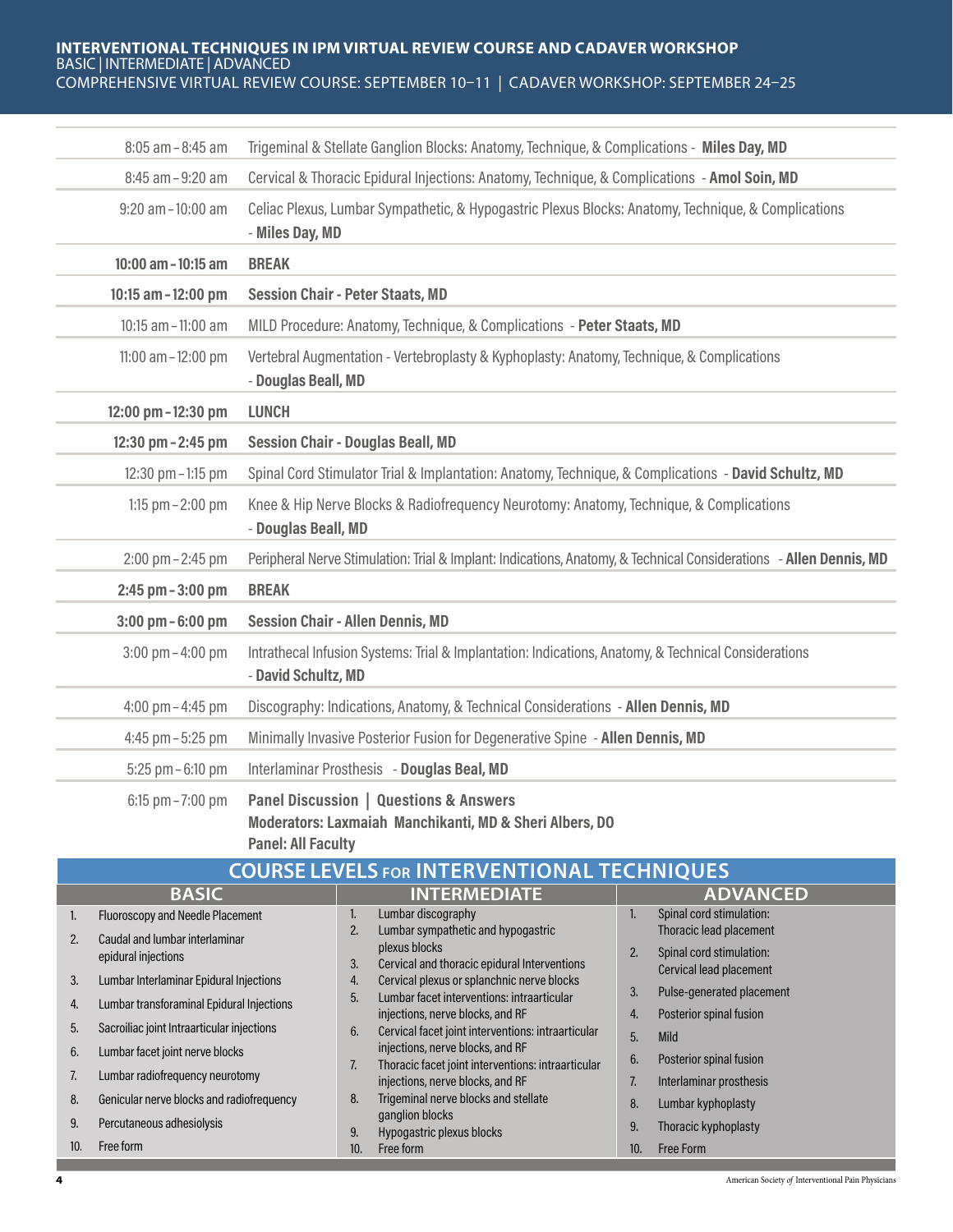## **REGISTRATION**

### **REGISTRANT INFORMATION**

IMPORTANT. Please answer all the questions:

### **MEDICAL DEGREE:**

- O MD O DO O PhD
- $Q$  List other:

### **PRIMARY SPECIALTY CERTIFICATION:**

#### Q Anesthesiology Q Physiatry

- O Neurosurgery
- $\bigcirc$  Other:

### **PAIN MEDICINE SUBSPECIALTY CERTIFICATION:**

- American Board of Anesthesiology
- American Board of Interventional Pain Physicians
- Fellow of Interventional Pain Practice
- American Board of Pain Medicine
- **Q** Competency in Regenerative Medicine
- Competency in Interventional Pain Management
- $Q$  Other:

### **FELLOWSHIP TRAINING:**

- Pain Medicine
- **Q** Spine Surgery
- O Sports Medicine
- $\Omega$  Other:

### **SPECIALTY DESIGNATION:**

- 09 Interventional Pain Management
- 72 Pain Management
- $\bigcirc$  Other:

### **WHAT IS YOUR PRACTICE LOCATION:**

O ASC O HOPD O Office-setting

#### **PERCENTAGE OF INTERVENTIONAL PAIN**

**MANAGEMENT PRACTICE:**  $Q$  0%  $Q$  1-25%  $Q$  26-50%  $Q$  51-75%  $Q > 75%$ 

### **YEARS IN INTERVENTIONAL PAIN**

**MANAGEMENT PRACTICE:**

 $Q_0 Q_1 - Q_1 - 5 Q_0 - 10 Q_1 - Q_2$ 

### **TOTAL NUMBER OF PROCEDURES PERFORMED DURING PAST YEAR:**

| Procedure                                        | <b>Total Performed</b> |
|--------------------------------------------------|------------------------|
| Caudal Epidural Injections                       |                        |
| Lumbar Interlaminar Epidural Injections          |                        |
| Lumbar/Sacral Facet Joint Nerve Blocks           |                        |
| Lumbar Facet Joint Interlaminar Injections       |                        |
| Lumbar Facet Radiofrequency                      |                        |
| Lumbar/Sacral Transforaminal Epidural Injections |                        |
| Percutaneous Adhesiolysis                        |                        |
| Sacroiliac Joint Injections                      |                        |
| Lumbar Discography                               |                        |
| Automated Percutaneous Lumbar Discectomy         |                        |
| Cervical Interlaminar Epidural Injections        |                        |
| Cervical Facet Joint Nerve Blocks                |                        |
| Cervical Facet Joint Intraarticular Injections   |                        |
| Cervical Facet Radiofrequency                    |                        |
| Cervical Discography                             |                        |
| Thoracic Interlaminar Epidural Injections        |                        |
| <b>Facet Joint Nerve Blocks</b>                  |                        |
| Thoracic Facet Intraarticular Injections         |                        |
| Thoracic Facet Radiofrequency                    |                        |
| Thoracic Discography                             |                        |
| <b>Stellate Ganglion Blocks</b>                  |                        |
| Celiac Plexus Blocks                             |                        |
| Lumbar Sympathetic Blocks                        |                        |
| Hypogastric Plexus Blocks                        |                        |
| <b>Trigeminal Nerve Blocks</b>                   |                        |

PLEASE PRINT EXACTLY AS YOU WISH YOUR NAME TO APPEAR:

| NAME (FIRST)   | (MIDDLE INITIAL) | (LAST)     |
|----------------|------------------|------------|
| <b>ADDRESS</b> |                  |            |
| <b>CITY</b>    | <b>STATE</b>     | <b>ZIP</b> |
| <b>PHONE</b>   |                  | FAX        |

E-MAIL

### **INTERVENTIONAL TECHNIQUES REVIEW COURSE & CADAVER WORKSHOP** *All registrations must be approved*

| <b>2 DAY REVIEW COURSE AND</b><br><b>1.5 DAY CADAVER WORKSHOP</b> | $\bigcirc$ \$3,500 Member<br>○ \$3,800 Non-Member<br>○ \$100 Fellow/Resident <sup>+</sup> * | ○ Basic<br>$\bigcirc$ Intermediate<br>O Advanced |
|-------------------------------------------------------------------|---------------------------------------------------------------------------------------------|--------------------------------------------------|
| <b>2 DAY REVIEW COURSE ONLY</b>                                   | $\bigcirc$ \$600 Member<br>○ \$800 Non-Member<br>○ \$50 Fellow/Resident *                   |                                                  |
| <b>CADAVER WORKSHOP ONLY</b>                                      | $\bigcirc$ \$3,000 Member<br>○ \$3,200 Non-Member                                           | ○ Basic<br>O Intermediate<br>O Advanced          |
| <b>VIRTUAL MEETING RECORDING ADD-ON</b>                           | $\bigcirc$ \$100<br>Special price for those who purchase the live review                    |                                                  |

### † *Limited number of spaces for this discount.*

*\* If registering as a Resident or Fellow, please list below the name of fellowship program, university or hospital and fax or e-mail a letter from the program director verifying your status. Your application for registration cannot be processed and you will not receive the discount until ASIPP receives this letter. Fax the letter to 270.554.5394 or e-mail to crogers@asipp.org*

### NAME OF FELLOWSHIP PROGRAM

**PAYMENT METHOD** (Please check one): O MASTERCARD Q VISA Q AMERICAN EXPRESS Q DISCOVER

| <b>CREDIT CARD NUMBER</b>                                                                                             | SECURITY CODE (Back of Card) |              | EXP. DATE |
|-----------------------------------------------------------------------------------------------------------------------|------------------------------|--------------|-----------|
| <b>NAME ON CARD</b>                                                                                                   |                              |              |           |
| BILLING ADDRESS (If different from above)                                                                             | <b>CITY</b>                  | <b>STATE</b> | ZIP       |
| AUTHORIZED SIGNATURE (required for all credit card charges/orders)                                                    |                              |              |           |
| (Your application will not be processed if payment does not accompany registration form)                              |                              |              |           |
| <b>RETURN COMPLETED FORM TO:</b><br>ASIPP®, 81 Lakeview Drive, Paducah, KY 42001 or Fax to 270.554.5394               |                              |              |           |
| $C$ ANICELLATIONI DOLICV, ACIDD uggan uga tha siabh ta sansal this sayyaa yugga ugganahla nation and will assume a na |                              |              |           |

**CANCELLATION POLICY:** ASIPP reserves the right to cancel this course upon reasonable notice and will assume no financial obligation to registrants for cancellation for reasons beyond its control. Registration fees will be refunded, however, costs incurred by the registrants, such as airline or hotel fees or penalties, are the responsibility of the registrants. ASIPP requires a 30-day notice of cancellation for cadaver workshops. Cancellations for cadaver workshop after June 16, 2022 but prior to July 2, 2022 will forfeit 50% of their registration fee. No refunds can be made after July 2, 2022.

#### **REGISTER ONLINE AT**

American Society *of* Interventional Pain Physicians **5** https://form.jotform.com/220515113831948